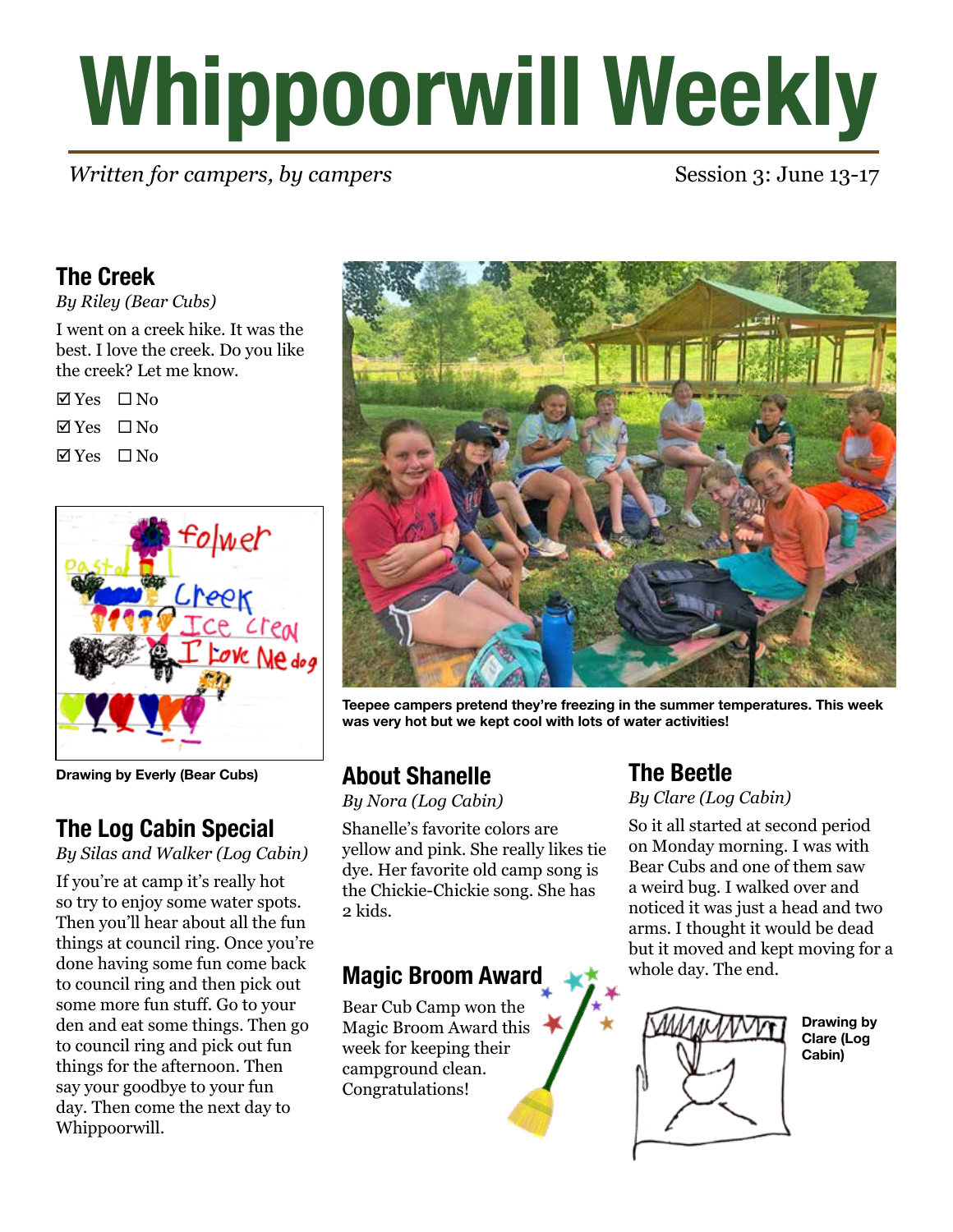# **Campers on the Bus**

*By Duke, Caroline, Gigi, and Charlie*

#### **Verse 1:**

The campers on the bus go Whip-poor-will (x3). The campers on the bus go Whip-poor-will. All ride long.

#### **Verse 2:**

The counselors on the bus say stop, stop, stop (x3). The counselors on the bus say stop, stop, stop. All ride long.

#### **Verse 3:**

The driver on the bus goes no, no, no (x3). The driver on the bus goes no, no, no. All ride long.

#### **Verse 4:**

The driver on the bus goes "We are here" (x3). The driver on the bus goes "We are here." At the final stop.

#### **Verse 5:**

The campers on the bus say "Yay, we're here" (x3). The campers on the bus say "Yay, we're here." At the final stop.

#### **Verse 6:**

The campers on the bus dance up and down (x3). The campers on the bus dance up and down At the final stop.

# **Water Snails**

*By Ava (Log Cabin)*

Water snails live in shallow water. They live in shells that are safe to hold.



**Drawing by Adelyn (Bear Cubs)**





### **Jokes!** *By Scarlett (Log Cabin)*

**What's an elf's favorite type of candy?** An elfycan!

#### *By Ava (Log Cabin)*

**Knock knock.** Who's there? **Banana.** Banana who? **I'm a-peeling to meet you.**



**Drawing by Jack (Bear Cubs)**